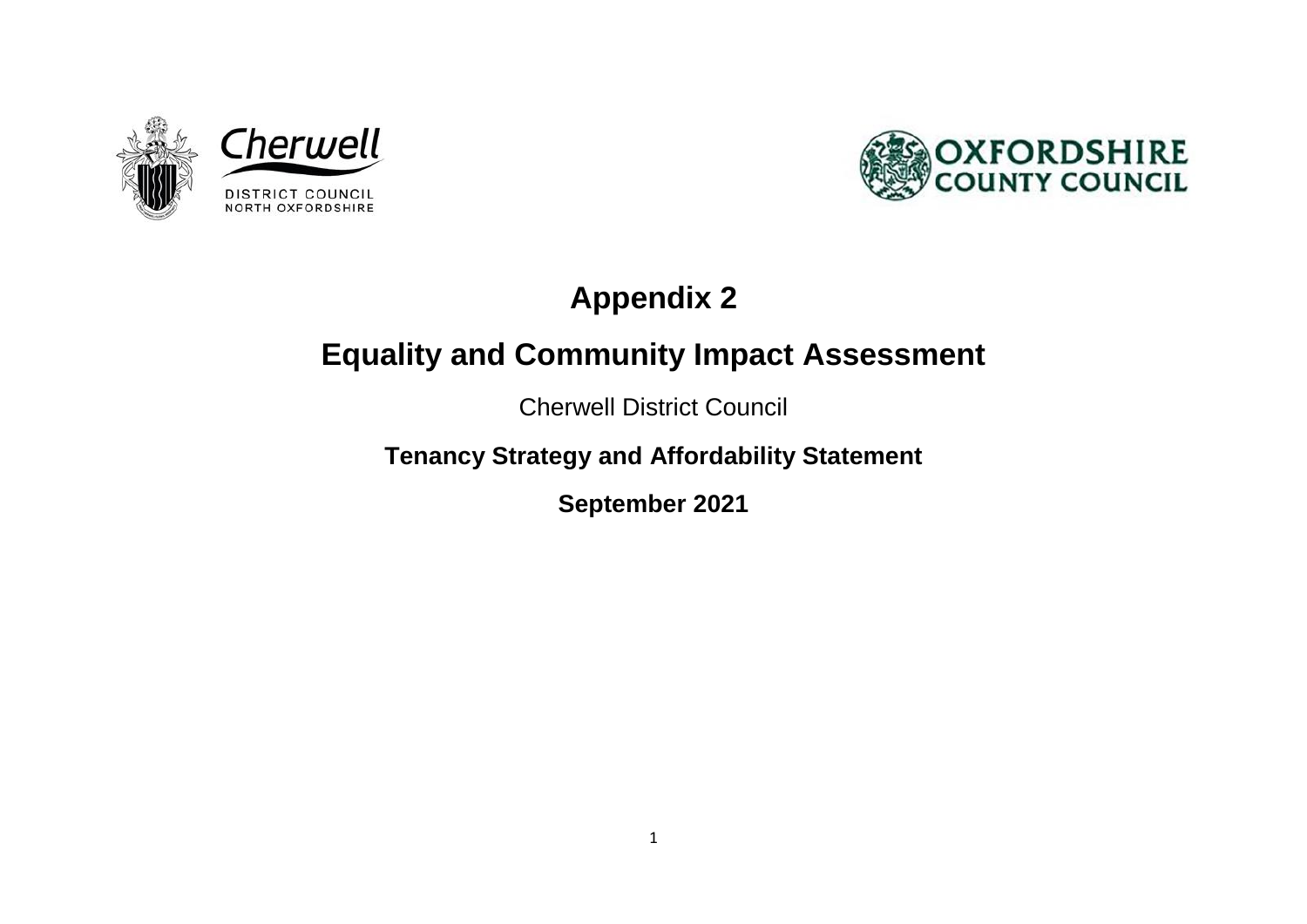### **Contents**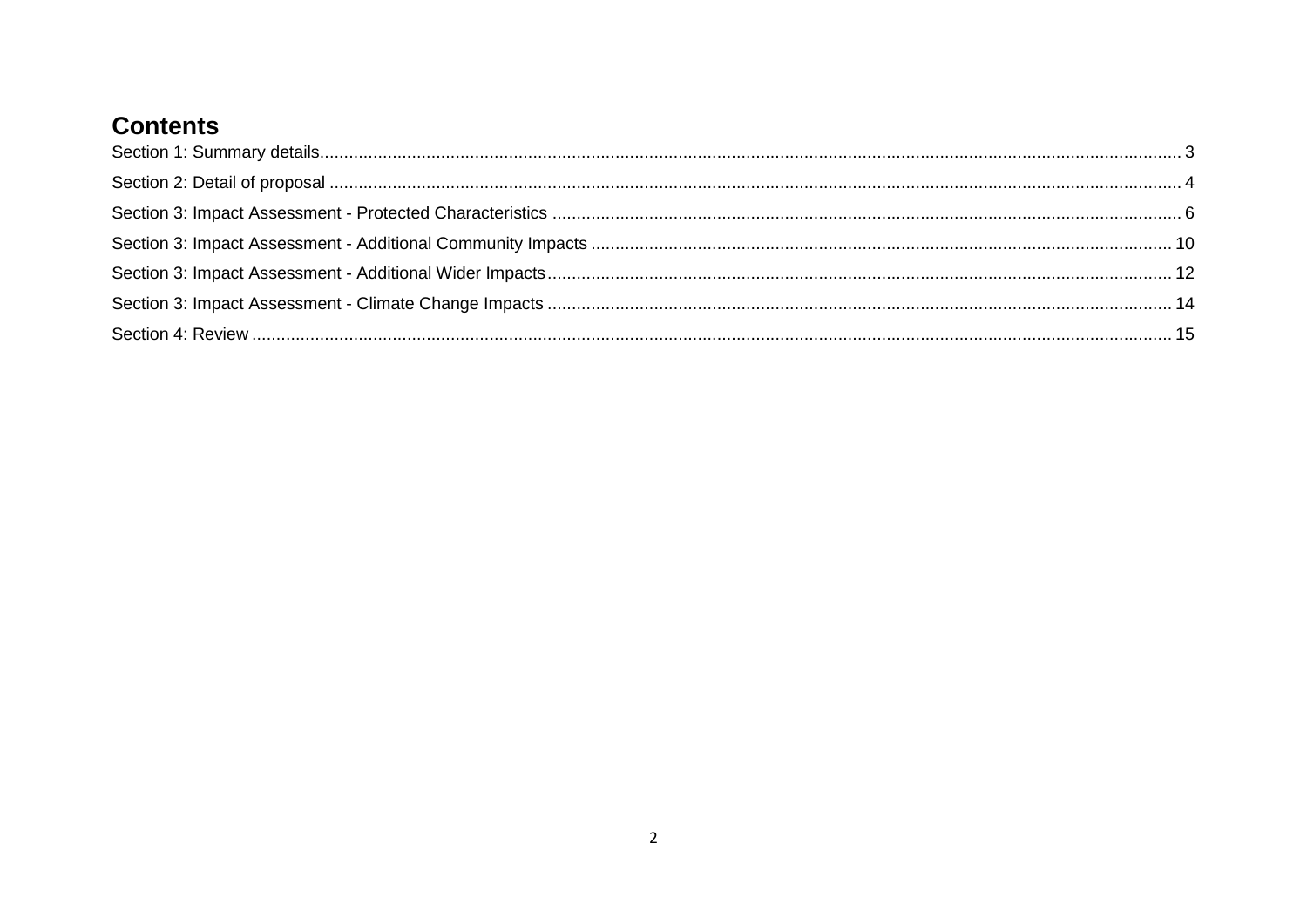### <span id="page-2-0"></span>**Section 1: Summary details**

| <b>Directorate and Service</b>                                                                                                                                                                                                                                                                   | Housing Services - Cherwell District Council                                                                                                                                                                                                                                                                                                                                                                                                                                                                                                                                                                                                                                                                                                                                                                                                                                                                                                                                                                                                                                                                                                                                                                                                |
|--------------------------------------------------------------------------------------------------------------------------------------------------------------------------------------------------------------------------------------------------------------------------------------------------|---------------------------------------------------------------------------------------------------------------------------------------------------------------------------------------------------------------------------------------------------------------------------------------------------------------------------------------------------------------------------------------------------------------------------------------------------------------------------------------------------------------------------------------------------------------------------------------------------------------------------------------------------------------------------------------------------------------------------------------------------------------------------------------------------------------------------------------------------------------------------------------------------------------------------------------------------------------------------------------------------------------------------------------------------------------------------------------------------------------------------------------------------------------------------------------------------------------------------------------------|
| Area                                                                                                                                                                                                                                                                                             | Directorate: Adults and Housing Services                                                                                                                                                                                                                                                                                                                                                                                                                                                                                                                                                                                                                                                                                                                                                                                                                                                                                                                                                                                                                                                                                                                                                                                                    |
| What is being assessed<br>(e.g. name of policy,<br>procedure, project, service or<br>proposed service change).                                                                                                                                                                                   | Cherwell District Council Tenancy Strategy and Affordability Statement (2021)                                                                                                                                                                                                                                                                                                                                                                                                                                                                                                                                                                                                                                                                                                                                                                                                                                                                                                                                                                                                                                                                                                                                                               |
| Is this a new or existing<br>function or policy?                                                                                                                                                                                                                                                 | New (replacing the existing Tenancy Strategy (2017))                                                                                                                                                                                                                                                                                                                                                                                                                                                                                                                                                                                                                                                                                                                                                                                                                                                                                                                                                                                                                                                                                                                                                                                        |
| <b>Summary of assessment</b><br>Briefly summarise the policy or<br>proposed service change.<br>Summarise possible impacts.<br>Does the proposal bias,<br>discriminate or unfairly<br>disadvantage individuals or<br>groups within the community?<br>(following completion of the<br>assessment). | The Tenancy Strategy is a statutory requirement. S.150 of the Localism Act 2011 requires Local Housing Authorities to<br>publish a Tenancy Strategy that sets out the matters to which registered providers of social housing are to have regard<br>when formulating their policies relating to the types and terms of tenancies they grant. The strategy includes all these<br>requirements and has been developed following a review of the existing Tenancy Strategy 2017 and discussions with<br>social housing providers in the district.<br>The strategy is aligned to the principles set out in the adopted Housing Strategy 2019-2024, the Homelessness and<br>Rough Sleeping Strategy 2021-2026 and the Housing Allocation Scheme. The Council will work in partnership with<br>social housing providers and developers to ensure that housing is provided at genuinely affordable rents having regard<br>to local incomes. By doing this, the Council will ensure that that the housing needs of vulnerable people and those<br>receiving a low income can be met. This in turn helps to reduce the risk of homelessness, create sustainable thriving<br>communities, improve health and wellbeing and support the local economy. |
| <b>Completed By</b>                                                                                                                                                                                                                                                                              | <b>Frances Evans</b>                                                                                                                                                                                                                                                                                                                                                                                                                                                                                                                                                                                                                                                                                                                                                                                                                                                                                                                                                                                                                                                                                                                                                                                                                        |
| <b>Authorised By</b>                                                                                                                                                                                                                                                                             | Vicki Jessop (Interim Assistant Director Housing and Social Care Commissioning)                                                                                                                                                                                                                                                                                                                                                                                                                                                                                                                                                                                                                                                                                                                                                                                                                                                                                                                                                                                                                                                                                                                                                             |
| <b>Date of Assessment</b>                                                                                                                                                                                                                                                                        | 23/09/21                                                                                                                                                                                                                                                                                                                                                                                                                                                                                                                                                                                                                                                                                                                                                                                                                                                                                                                                                                                                                                                                                                                                                                                                                                    |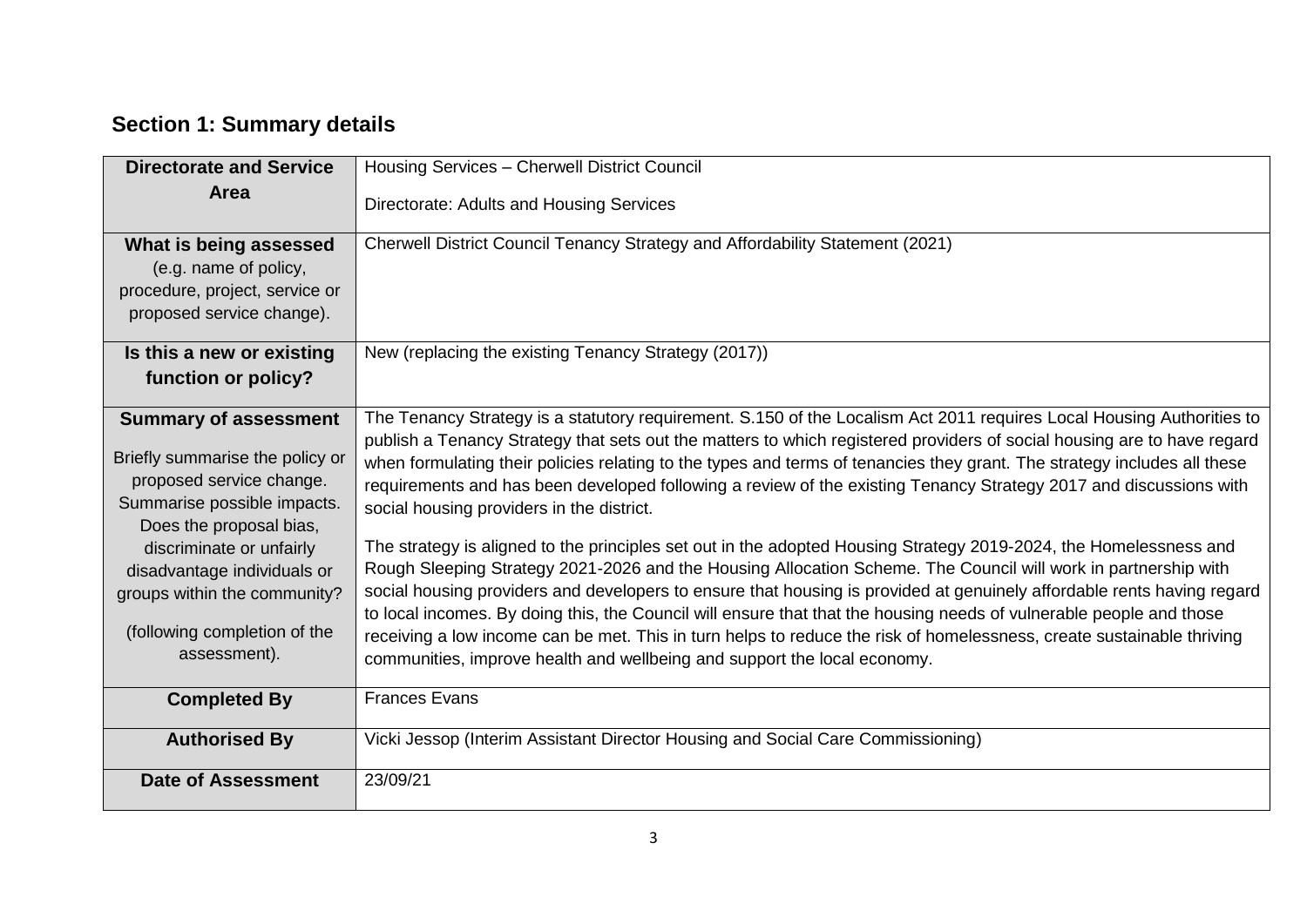#### <span id="page-3-0"></span>**Section 2: Detail of proposal**

| <b>Context / Background</b><br>Briefly summarise the<br>background to the policy or<br>proposed service change,<br>including reasons for any<br>changes from previous versions. | The Tenancy Strategy is a statutory requirement under S.150 of the Localism Act 2011. Cherwell District Council's<br>Tenancy Strategy, adopted in 2017, was out of date and did not reflect the need to provide longer-term or 'lifetime'<br>tenancies and more properties to be let at Social Rent levels. The strategy was approved at a time when Fixed<br>Term Tenancies were intended as 'the norm' after they were introduced as an alternative to lifetime tenancies and<br>rented affordable housing in Cherwell has since been delivered as Affordable Rent rather than Social Rent tenure.<br>Housing affordability in Cherwell is an issue with high rents and house prices being 9.3 times the median<br>workplace-based income. Affordable Rent tenure is also becoming increasingly unaffordable for those receiving low<br>income. Since the adoption of the Tenancy Strategy in 2017, legislation and national policies have changed, and<br>this has allowed us to re-focus on the provision of lifetime tenancies and social rent tenure in the district to meet the<br>needs of vulnerable people and those receiving low income.                                                                                                                                                                                                                                                                                                                                                                                                                                                                                                                      |
|---------------------------------------------------------------------------------------------------------------------------------------------------------------------------------|---------------------------------------------------------------------------------------------------------------------------------------------------------------------------------------------------------------------------------------------------------------------------------------------------------------------------------------------------------------------------------------------------------------------------------------------------------------------------------------------------------------------------------------------------------------------------------------------------------------------------------------------------------------------------------------------------------------------------------------------------------------------------------------------------------------------------------------------------------------------------------------------------------------------------------------------------------------------------------------------------------------------------------------------------------------------------------------------------------------------------------------------------------------------------------------------------------------------------------------------------------------------------------------------------------------------------------------------------------------------------------------------------------------------------------------------------------------------------------------------------------------------------------------------------------------------------------------------------------------------------------------------------------------------------|
| <b>Proposals</b><br>Explain the detail of the<br>proposals, including why this has<br>been decided as the best course<br>of action.                                             | See above for rationale.<br>Given the changes in the national policy and the local concerns about the increasing affordability gap in the local<br>housing market, the Tenancy Strategy and Affordability Statement sets out our expectations and ambition to secure<br>social rented homes as the default position unless there are issues of development scheme viability or the social<br>rent plus service charges would become cost-prohibitive for the tenants to sustain. The strategy also promotes<br>'lifetime' tenancies as the 'norm'. It makes clear that the Tenancy Strategy and Affordability Statement should be<br>given due regard when considering affordable housing provision on new development sites. This is not intended as<br>a planning policy, but as a guide to developers in terms of what the Council will expect of registered providers of<br>social housing to whom the developers may need transfer affordable housing once it has been built.<br>The Council undertook consultation with the public, and with statutory, voluntary and community sector<br>stakeholders and registered providers on the draft Tenancy Strategy and Affordability Statement. The consultation,<br>which ran over a 6-week period from 3 August 2021 to 14 September 2021 (inclusive), sought views on the strategy<br>and the Equality and Climate Impact Assessment. The feedback helped us to identify any additional equality or<br>climate impacts to those already considered in this assessment. Whilst there was nothing significant highlighted in<br>the consultation feedback, this assessment has been reviewed to make sure it is robust. |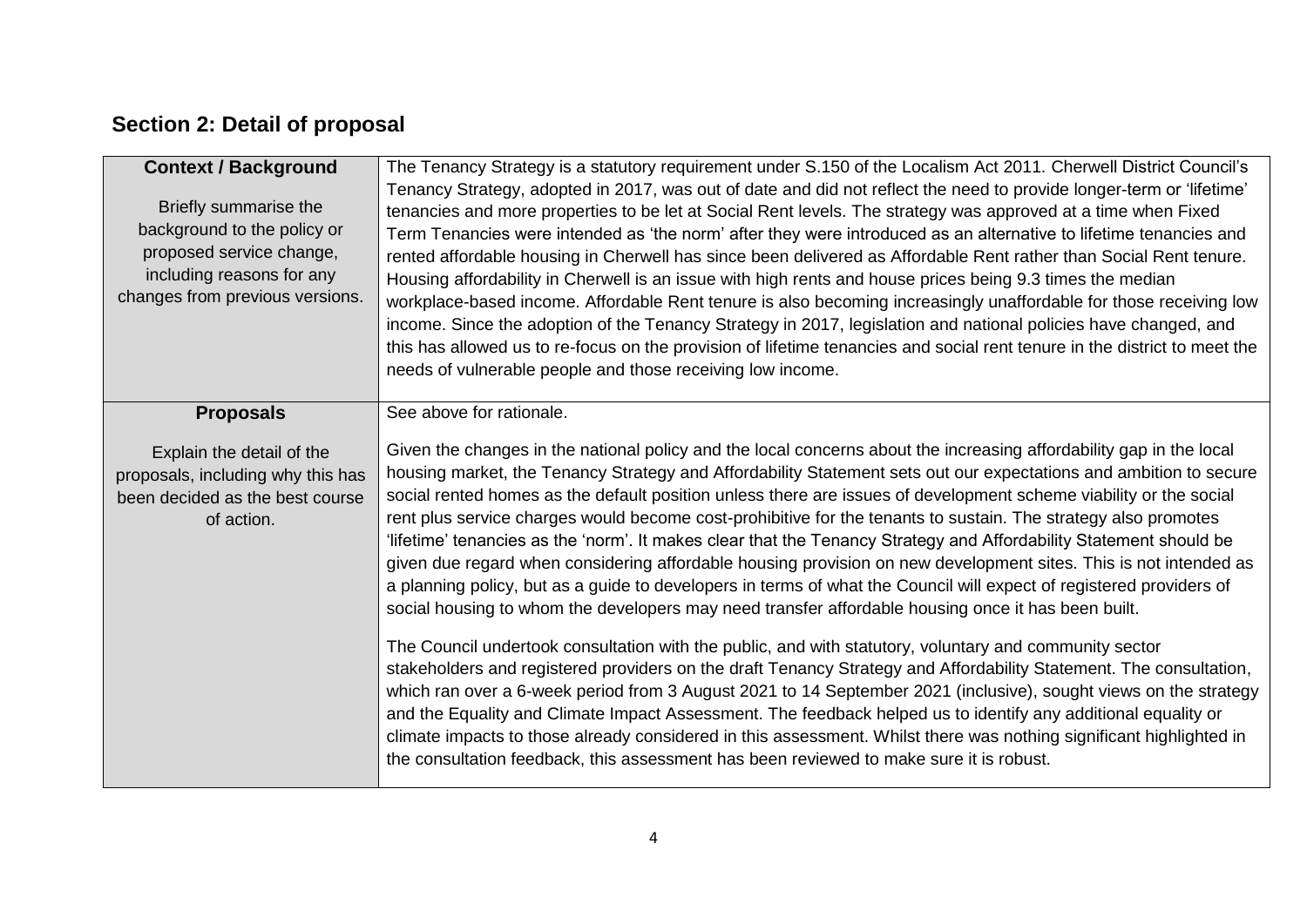| <b>Evidence / Intelligence</b>                                       | Data, evidence, and findings from early discussions with registered providers of social housing, are all explained in                                                                                                 |
|----------------------------------------------------------------------|-----------------------------------------------------------------------------------------------------------------------------------------------------------------------------------------------------------------------|
| List and explain any data,                                           | more detail in the Tenancy Strategy and Affordability Statement. This can be found throughout the document but                                                                                                        |
| consultation outcomes, research                                      | mainly through sections 3, 4, 5, 6, and Appendix 2 and Appendix 3.                                                                                                                                                    |
| findings, feedback from service                                      | The Tenancy Strategy should be read alongside the Homelessness and Rough Sleeping Strategy 2021-2026, the                                                                                                             |
| users and stakeholders etc, that                                     | Housing Strategy 2019 - 2024 and the Housing Allocation Scheme. All of which are evidence-based and are                                                                                                               |
| supports your proposals and can                                      | supported by their own Equality and Climate Impact Assessment. The monitoring and implementation of these                                                                                                             |
| help to inform the judgements you                                    | strategies and policies, plus the monitoring and implementation of this Tenancy Strategy, will help to develop further                                                                                                |
| make about potential impact on                                       | intelligence and evidence over time. This will include any issues relating to positive or negative impact on equalities                                                                                               |
| different individuals, communities                                   | and climate.                                                                                                                                                                                                          |
| or groups and our ability to deliver                                 |                                                                                                                                                                                                                       |
| our climate commitments.                                             |                                                                                                                                                                                                                       |
|                                                                      |                                                                                                                                                                                                                       |
| Alternatives considered /                                            | The following alternative options have been rejected:                                                                                                                                                                 |
| rejected                                                             | <b>Option 1:</b> Do nothing. This approach is not recommended, as it is a statutory requirement to review the Tenancy                                                                                                 |
|                                                                      |                                                                                                                                                                                                                       |
|                                                                      | Strategy periodically and it would leave the Council open to legal challenge if it has not done so where national                                                                                                     |
| Summarise any other approaches<br>that have been considered in       | policies have influence. In addition, the adopted Housing Strategy 2019-2024 and the Homelessness and Rough                                                                                                           |
|                                                                      | Sleeping Strategy 2021-2026 set out an ambition to deliver more social rent tenure to meet identified needs. It will                                                                                                  |
| developing the policy or proposed<br>service change, and the reasons | be difficult to achieve this ambition without an updated Tenancy Strategy as the 2017 version strongly promotes                                                                                                       |
| why these were not adopted. This                                     | Affordable Rent and fixed-term tenancies.                                                                                                                                                                             |
| could include reasons why doing                                      | Option 2: Delay the approval of the amended Tenancy Strategy and Affordability Statement (2021) until later in the                                                                                                    |
| nothing is not an option.                                            | year. This approach is not recommended as the outcome of the consultation is largely positive and subsequent                                                                                                          |
|                                                                      | adoption of the new strategy will contribute towards informing the evidence base in support of the new Local Plan                                                                                                     |
|                                                                      | policies to 2040 which are currently being developed.                                                                                                                                                                 |
|                                                                      |                                                                                                                                                                                                                       |
|                                                                      | We recognise the need to update the Tenancy Strategy 2017 and to provide our social housing provider partners                                                                                                         |
|                                                                      | and stakeholders with a robust and transparent approach to achieving our ambitions and expectations in regard to<br>meeting the housing needs of vulnerable people and those receiving local incomes in the District. |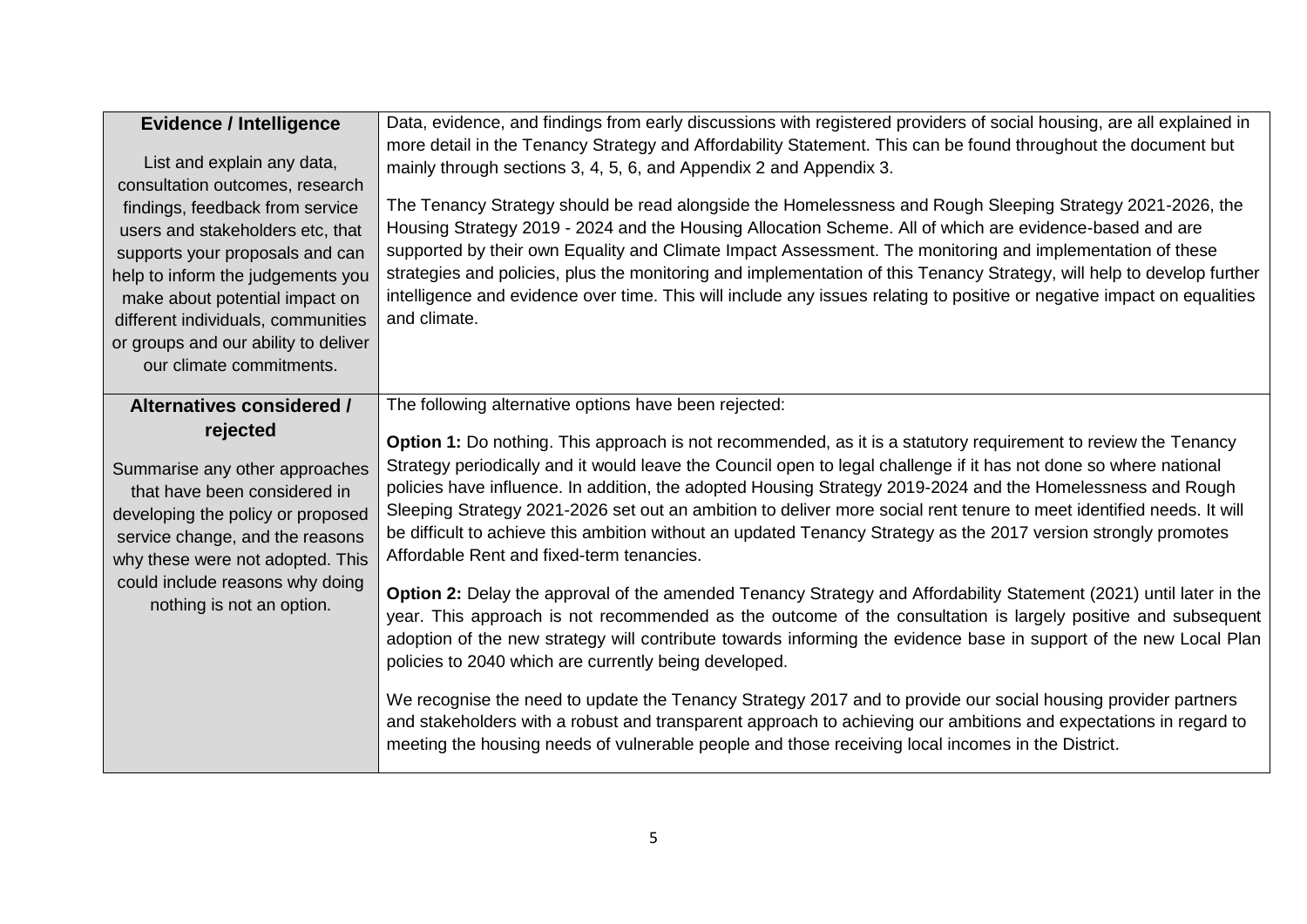### <span id="page-5-0"></span>**Section 3: Impact Assessment - Protected Characteristics**

| <b>Protected</b><br><b>Characteristic</b> | <b>No</b><br>Impact | <b>Positive</b> | <b>Negative</b> | <b>Description of Impact</b>                                                                                                                                                                                                                                                                                                                                                                                                  | Any actions or mitigation<br>to reduce negative<br>impacts                                                                                                                                                                                                                                                                                                                                                                                | <b>Action owner*</b><br>(*Job Title,<br>Organisation) | <b>Timescale and</b><br>monitoring<br>arrangements |
|-------------------------------------------|---------------------|-----------------|-----------------|-------------------------------------------------------------------------------------------------------------------------------------------------------------------------------------------------------------------------------------------------------------------------------------------------------------------------------------------------------------------------------------------------------------------------------|-------------------------------------------------------------------------------------------------------------------------------------------------------------------------------------------------------------------------------------------------------------------------------------------------------------------------------------------------------------------------------------------------------------------------------------------|-------------------------------------------------------|----------------------------------------------------|
| Age                                       | $\Box$              | $\boxtimes$     | $\Box$          | Implementation of the strategy<br>will help people of all age<br>ranges who are eligible for<br>social housing. Provision of<br>secure tenancies at genuinely<br>affordable rents to young<br>adults, parents of children,<br>older people and people with<br>disabilities will help them to<br>sustain their home, building<br>opportunities to improve<br>health and wellbeing, and a<br>thriving community and<br>economy. | Monitoring of the strategy<br>implementation will help to<br>identify any future shortfalls<br>in outputs. The affordability<br>data can be updated<br>annually.<br>Note: The Tenancy Strategy<br>and Affordability Statement<br>will be implemented<br>alongside the aims and<br>objectives set out in other<br>housing-related strategies<br>and policies, all of which<br>have their own Equality and<br>Climate Impact<br>Assessment. | <b>CDC Housing</b><br><b>Strategy Team</b>            | Annual<br>monitoring                               |
| <b>Disability</b>                         | $\Box$              | $\boxtimes$     | $\Box$          | As above. Whilst section 11 of<br>the document suggests that<br>disabled adapted properties<br>should be exempt from the list<br>of properties available within a<br><b>Voluntary Right To Buy</b><br>(VRTB) scheme, this has                                                                                                                                                                                                 | As above.<br>The strategy document can<br>be made available in other<br>formats upon request.<br>The Government is yet to<br>agree a date when the                                                                                                                                                                                                                                                                                        | <b>CDC Housing</b><br><b>Strategy Team</b>            | Annual<br>monitoring                               |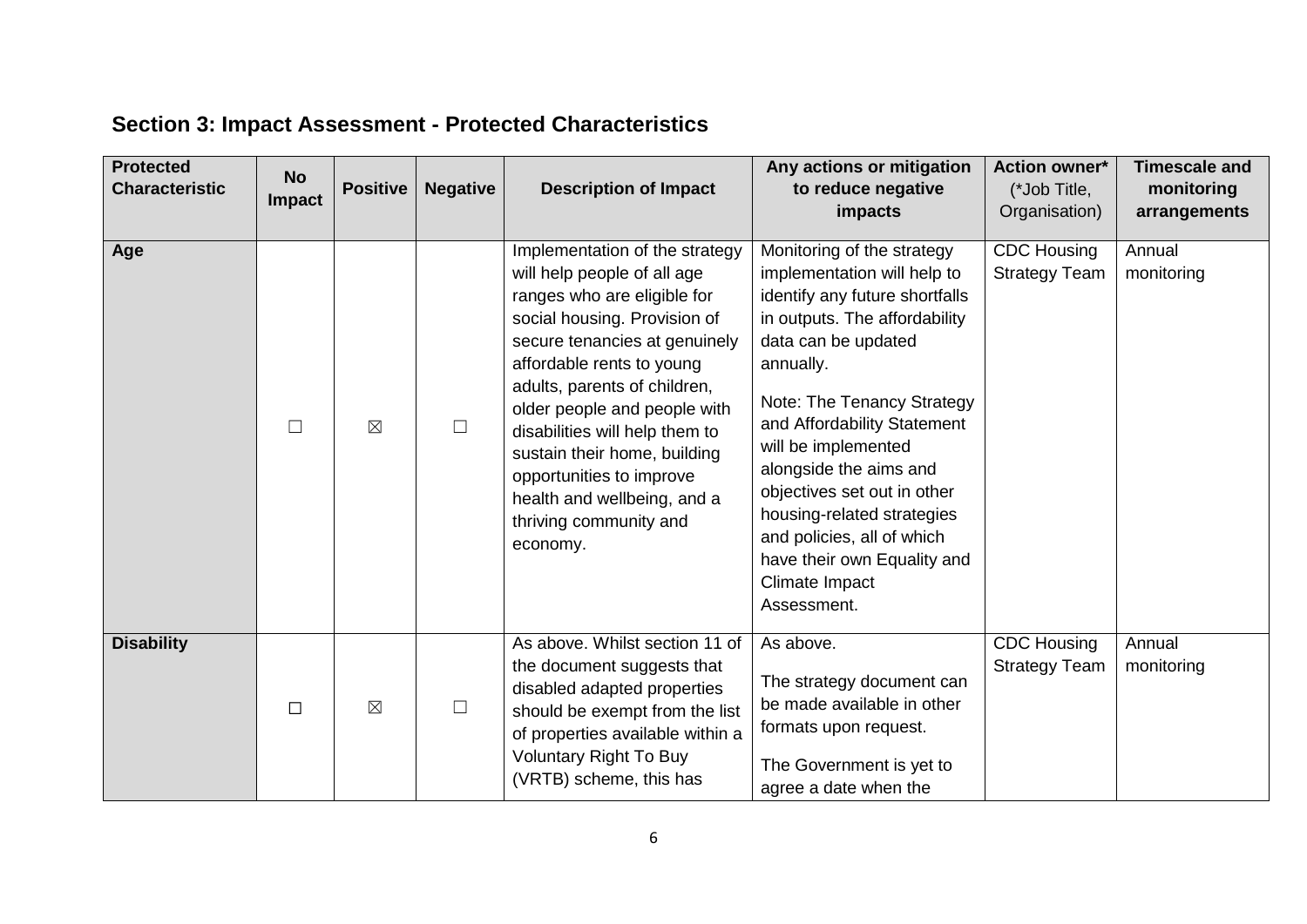| <b>Protected</b><br><b>Characteristic</b>         | <b>No</b><br>Impact | <b>Positive</b> | <b>Negative</b> | <b>Description of Impact</b>                                                                                                                                                                                                                                                                                                | Any actions or mitigation<br>to reduce negative<br>impacts                                                                                                                                                                                                                                                                                                                              | Action owner*<br>(*Job Title,<br>Organisation) | <b>Timescale and</b><br>monitoring<br>arrangements                             |
|---------------------------------------------------|---------------------|-----------------|-----------------|-----------------------------------------------------------------------------------------------------------------------------------------------------------------------------------------------------------------------------------------------------------------------------------------------------------------------------|-----------------------------------------------------------------------------------------------------------------------------------------------------------------------------------------------------------------------------------------------------------------------------------------------------------------------------------------------------------------------------------------|------------------------------------------------|--------------------------------------------------------------------------------|
|                                                   |                     |                 |                 | been suggested in order to<br>protect the already limited<br>availability of such properties<br>within social housing stock<br>especially as they are difficult<br>to secure with developer<br>contributions in the first place<br>and therefore expensive and<br>difficult to replace if they were<br>to be sold via VRTB. | VRTB scheme is rolled out<br>nationally. The pilot scheme<br>was operational in the<br>Midlands, therefore no<br>imminent risk to the loss of<br>properties in the Cherwell<br>area through this scheme. If<br>a tenant can afford to buy a<br>home on the market, a<br><b>Disabled Facilities Grant</b><br>could be made available to<br>adapt the property to meet<br>specific needs. |                                                |                                                                                |
| <b>Gender</b><br>Reassignment                     | $\boxtimes$         | $\Box$          | $\Box$          | N/A                                                                                                                                                                                                                                                                                                                         | N/A                                                                                                                                                                                                                                                                                                                                                                                     | <b>CDC Housing</b><br><b>Strategy Team</b>     | Annual<br>monitoring                                                           |
| <b>Marriage &amp; Civil</b><br><b>Partnership</b> | $\boxtimes$         | $\Box$          | $\Box$          | N/A                                                                                                                                                                                                                                                                                                                         | N/A                                                                                                                                                                                                                                                                                                                                                                                     | <b>CDC Housing</b><br><b>Strategy Team</b>     | Annual<br>monitoring                                                           |
| <b>Pregnancy &amp;</b><br><b>Maternity</b>        | $\boxtimes$         | $\Box$          | $\Box$          | N/A                                                                                                                                                                                                                                                                                                                         | N/A                                                                                                                                                                                                                                                                                                                                                                                     | <b>CDC Housing</b><br><b>Strategy Team</b>     | Annual<br>monitoring                                                           |
| Race                                              | $\boxtimes$         | $\Box$          | $\Box$          | N/A                                                                                                                                                                                                                                                                                                                         | N/A                                                                                                                                                                                                                                                                                                                                                                                     | <b>CDC Housing</b><br><b>Strategy Team</b>     | Annual<br>monitoring of this<br>and other<br>housing-related<br>strategies and |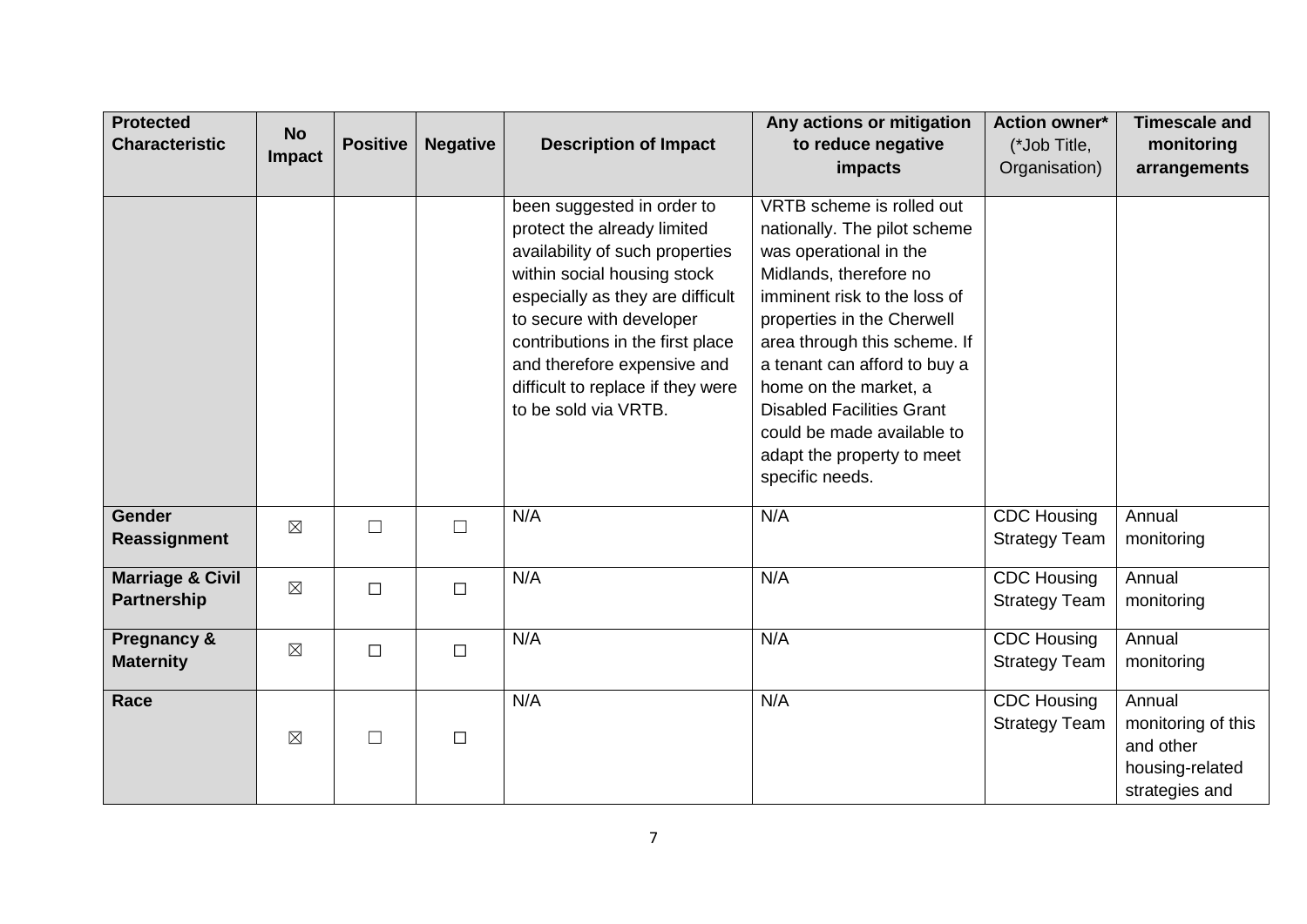| <b>Protected</b><br><b>Characteristic</b> | <b>No</b><br>Impact | <b>Positive</b> | <b>Negative</b> | <b>Description of Impact</b>                                                                                                                                                                                                                                                                                                                     | Any actions or mitigation<br>to reduce negative<br>impacts                                                                                                                                                                                                               | <b>Action owner*</b><br>(*Job Title,<br>Organisation) | <b>Timescale and</b><br>monitoring<br>arrangements |
|-------------------------------------------|---------------------|-----------------|-----------------|--------------------------------------------------------------------------------------------------------------------------------------------------------------------------------------------------------------------------------------------------------------------------------------------------------------------------------------------------|--------------------------------------------------------------------------------------------------------------------------------------------------------------------------------------------------------------------------------------------------------------------------|-------------------------------------------------------|----------------------------------------------------|
|                                           |                     |                 |                 |                                                                                                                                                                                                                                                                                                                                                  |                                                                                                                                                                                                                                                                          |                                                       | policies will<br>include ethnicity<br>data)        |
| <b>Sex</b>                                | $\Box$              | $\boxtimes$     | $\Box$          | Many single parent<br>households with children who<br>apply to join our housing<br>register are women with<br>limited income. Secure<br>tenancies at social rent would<br>support them (and their<br>children) to settle in their<br>homes and communities. The<br>same benefit applies to single<br>male households on the<br>housing register. | Monitoring of the strategy<br>implementation and that of<br>other housing-related<br>strategies and policies will<br>help to identify any gaps in<br>service or support.                                                                                                 | <b>CDC Housing</b><br><b>Strategy Team</b>            | Annual<br>monitoring                               |
| <b>Sexual</b><br><b>Orientation</b>       | $\Box$              | $\boxtimes$     | $\Box$          | Research by the Albert<br>Kennedy Trust has found that<br>LGBT young people are more<br>likely to find themselves<br>homeless than their non-<br>LGBT peers, comprising up to<br>24% of the youth homeless<br>population.<br>The proposals in the Tenancy<br>Strategy to enable the                                                              | It will be important in<br>measuring performance<br>against the strategy outputs,<br>how tenure type and<br>security of tenancy has<br>helped to reduce any<br>inequalities in service<br>delivery due to sexual<br>orientation of the customer.<br>This will need to be | <b>CDC Housing</b><br><b>Strategy Team</b>            | Annual<br>monitoring                               |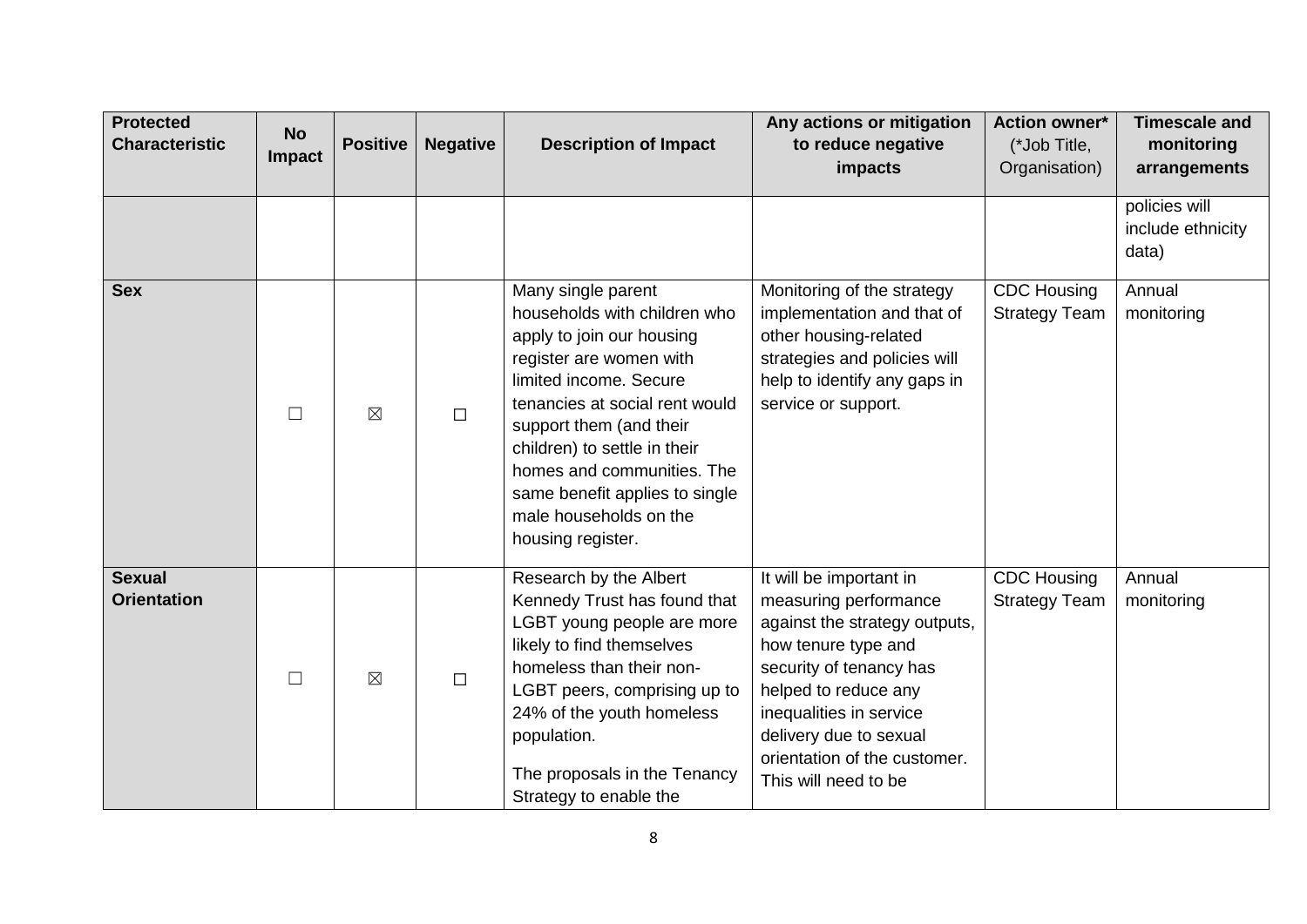| <b>Protected</b><br><b>Characteristic</b> | <b>No</b><br><b>Impact</b> | <b>Positive</b> | <b>Negative</b> | <b>Description of Impact</b>                                                                                                                  | Any actions or mitigation<br>to reduce negative<br>impacts                  | <b>Action owner*</b><br>(*Job Title,<br>Organisation) | <b>Timescale and</b><br>monitoring<br>arrangements |
|-------------------------------------------|----------------------------|-----------------|-----------------|-----------------------------------------------------------------------------------------------------------------------------------------------|-----------------------------------------------------------------------------|-------------------------------------------------------|----------------------------------------------------|
|                                           |                            |                 |                 | provision of more social rent<br>properties may help to<br>address the housing and<br>affordability issues<br>experienced by people<br>LGBTQ+ | captured via personal<br>housing plans/support plans<br>and customer input. |                                                       |                                                    |
| <b>Religion or</b><br><b>Belief</b>       | $\boxtimes$                | П               |                 | N/A                                                                                                                                           | N/A                                                                         | <b>CDC Housing</b><br><b>Strategy Team</b>            | Annual<br>monitoring                               |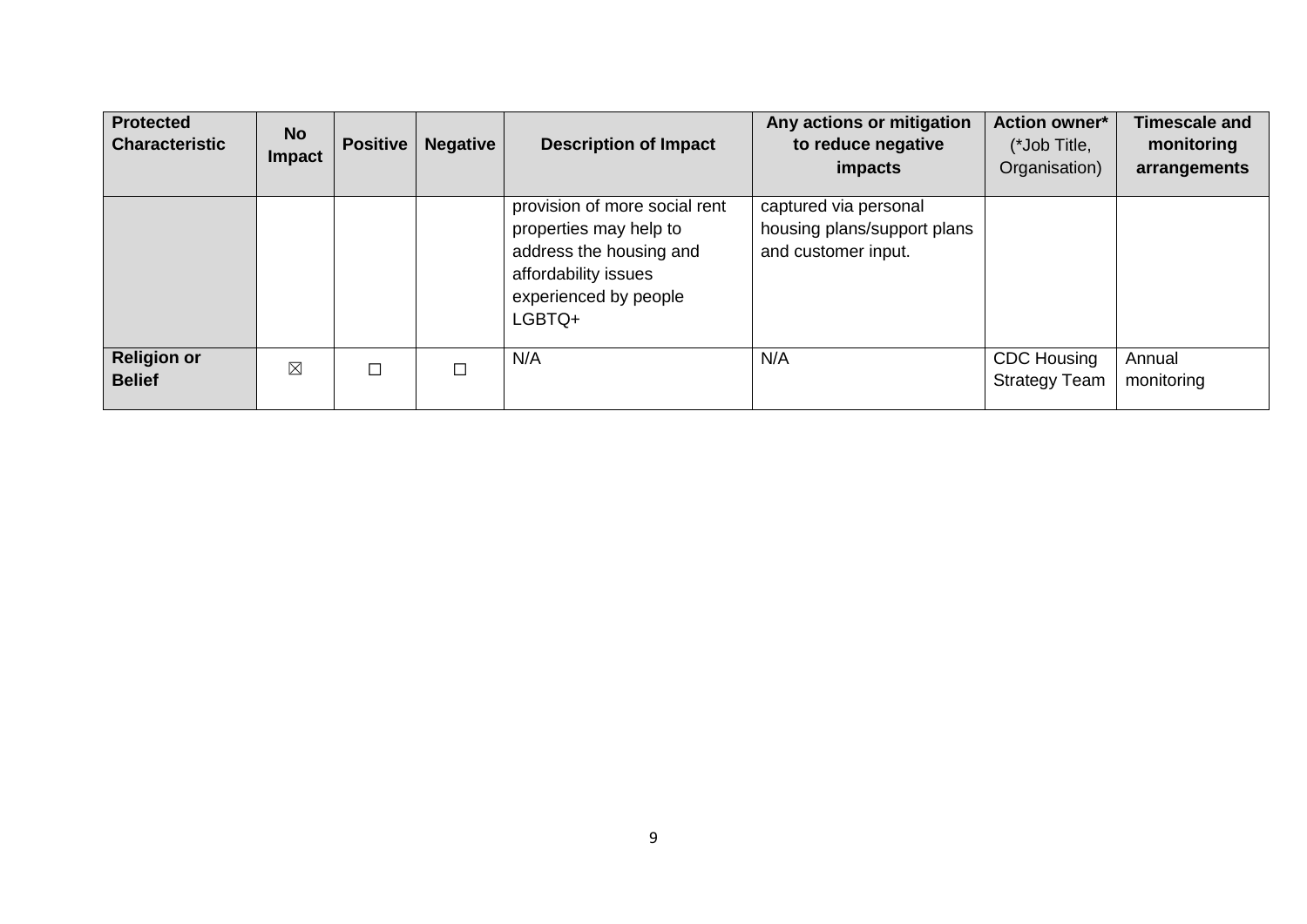<span id="page-9-0"></span>

|  | <b>Section 3: Impact Assessment - Additional Community Impacts</b> |
|--|--------------------------------------------------------------------|
|--|--------------------------------------------------------------------|

| <b>Additional</b><br>community<br>impacts | <b>No</b><br>Impact | <b>Positive</b> | <b>Negative</b> | <b>Description of impact</b>                                                                                                                                                                                                                                                                                                                                                                              | Any actions or mitigation<br>to reduce negative impacts                                                                                                                                           | <b>Action owner</b><br>(*Job Title,<br>Organisation) | <b>Timescale and</b><br>monitoring<br>arrangements |
|-------------------------------------------|---------------------|-----------------|-----------------|-----------------------------------------------------------------------------------------------------------------------------------------------------------------------------------------------------------------------------------------------------------------------------------------------------------------------------------------------------------------------------------------------------------|---------------------------------------------------------------------------------------------------------------------------------------------------------------------------------------------------|------------------------------------------------------|----------------------------------------------------|
| <b>Rural</b><br>communities               | $\Box$              | $\boxtimes$     | $\Box$          | The strategy aims to enable<br>and promote the delivery of<br>more social rent homes with<br>lifetime tenancies. This more<br>affordable tenure option may<br>help to bridge the affordability<br>gap in rural areas where<br>house prices and private rents<br>tend to be higher - sometimes<br>pricing out those households<br>who would like to remain in<br>the community where they live<br>or work. | Annual monitoring                                                                                                                                                                                 | <b>CDC Housing</b><br><b>Strategy Team</b>           | Annual<br>monitoring                               |
| <b>Armed Forces</b>                       | П                   | $\boxtimes$     | $\Box$          | The council's Allocations<br>Scheme for affordable housing<br>already recognises Armed<br>Forces personnel as a priority<br>for housing as they are one of<br>the identified reasonable<br>preference groups. Armed<br>Forces personnel will have<br>access to the social rent and<br>affordable rent housing                                                                                             | No negative impact as a<br>result of this new strategy<br>due to the provisions within<br>the Allocations Scheme and<br>the Council's commitment to<br>the Armed Forces Covenant<br>arrangements. | <b>CDC Housing</b><br><b>Strategy Team</b>           | Annual<br>monitoring                               |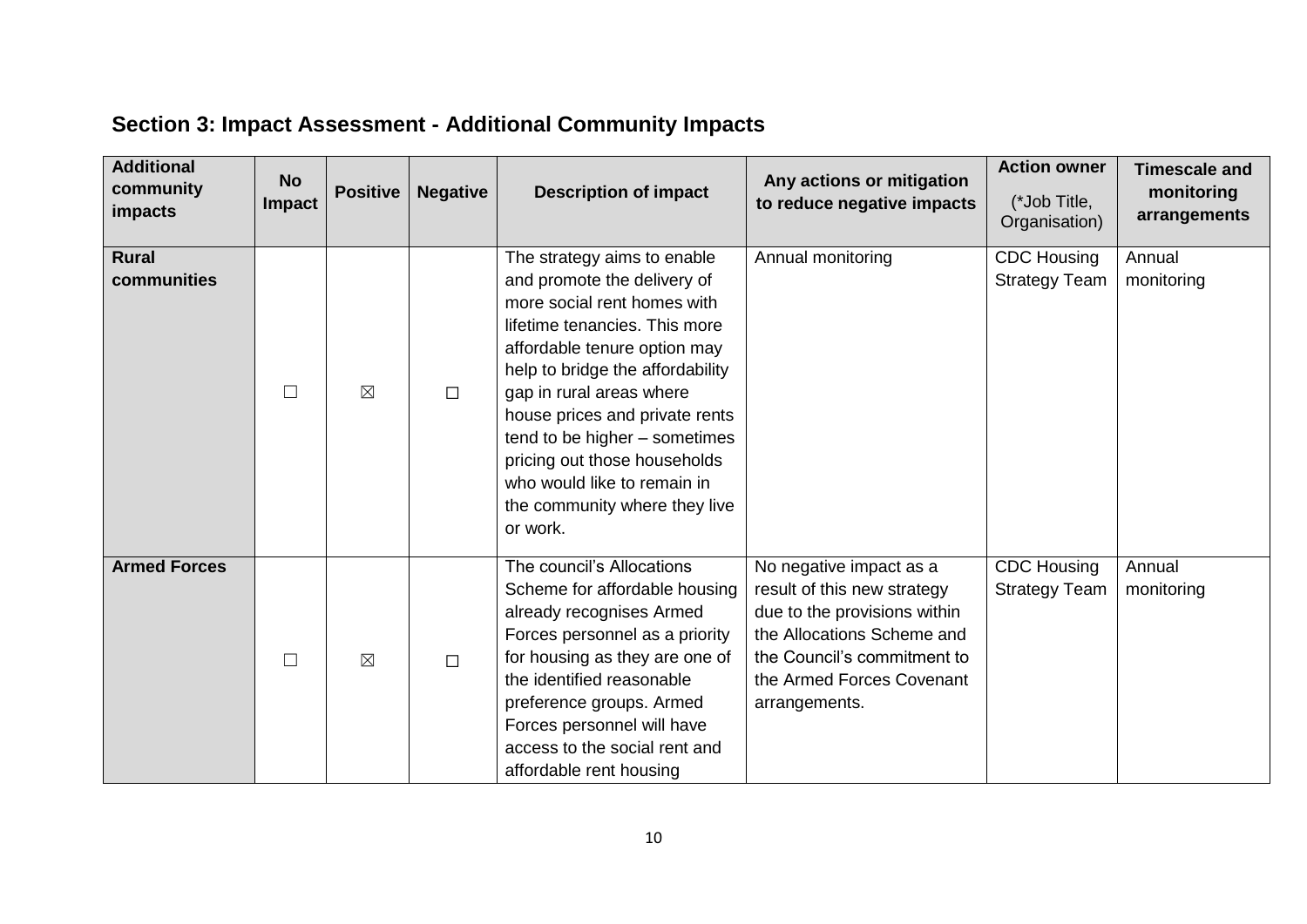| <b>Additional</b><br>community<br>impacts | <b>No</b><br>Impact | <b>Positive</b> | <b>Negative</b> | <b>Description of impact</b>                                                                                                                                                                                                                                                                                     | Any actions or mitigation<br>to reduce negative impacts | <b>Action owner</b><br>(*Job Title,<br>Organisation) | <b>Timescale and</b><br>monitoring<br>arrangements |
|-------------------------------------------|---------------------|-----------------|-----------------|------------------------------------------------------------------------------------------------------------------------------------------------------------------------------------------------------------------------------------------------------------------------------------------------------------------|---------------------------------------------------------|------------------------------------------------------|----------------------------------------------------|
|                                           |                     |                 |                 | delivered in the district.                                                                                                                                                                                                                                                                                       |                                                         |                                                      |                                                    |
| <b>Carers</b>                             | $\boxtimes$         | $\Box$          | $\Box$          | N/A                                                                                                                                                                                                                                                                                                              | N/A                                                     | N/A                                                  | N/A                                                |
| <b>Areas of</b><br>deprivation            | $\Box$              | $\boxtimes$     | $\Box$          | The Tenancy Strategy<br>promotes the delivery of more<br>social rent housing which is<br>the most affordable tenure and<br>should provide opportunities<br>for those households living in<br>areas of deprivation across<br>the district to access suitable<br>and affordable<br>accommodation to meet<br>needs. | N/A                                                     | N/A                                                  | N/A                                                |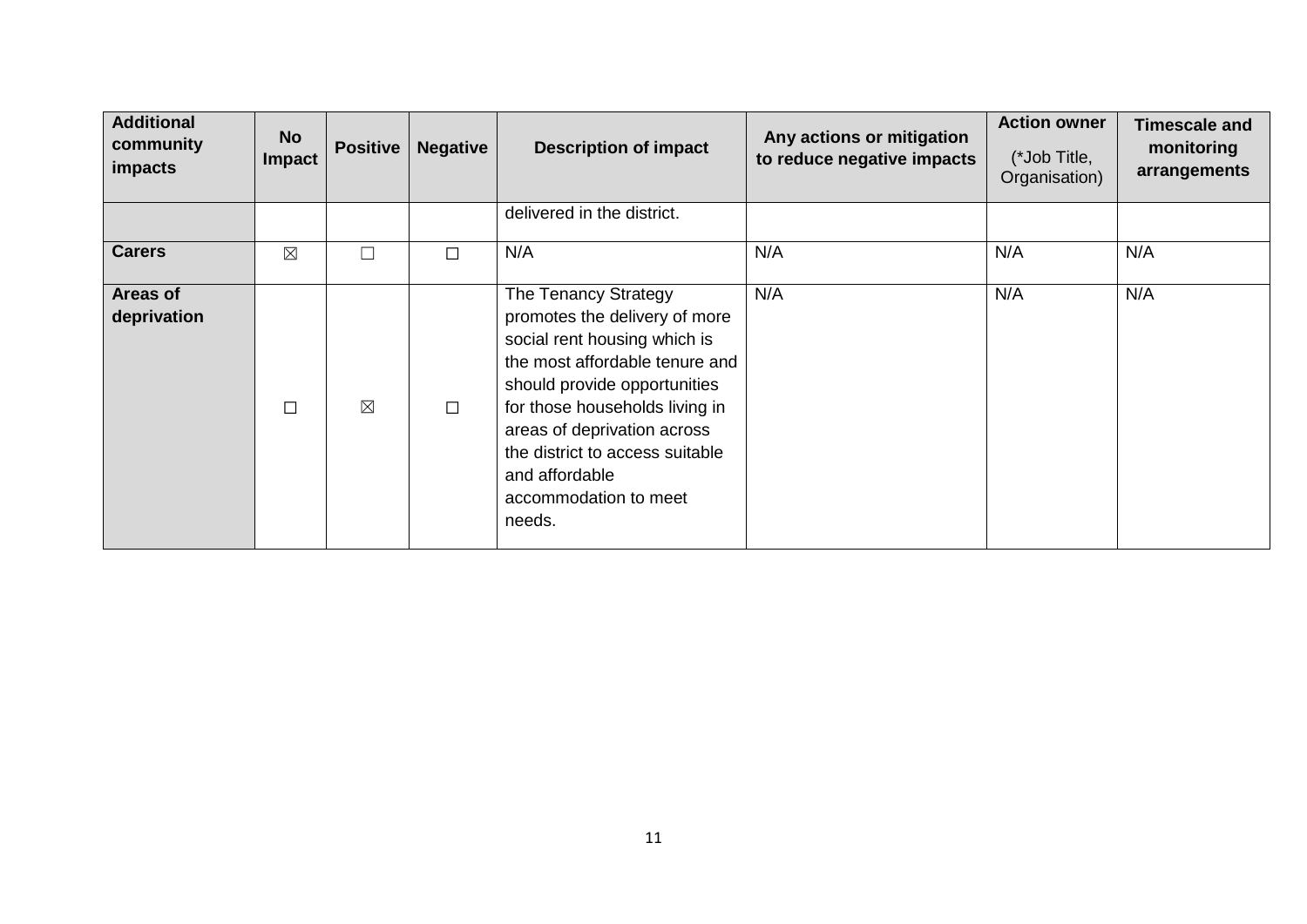| <b>Additional</b><br><b>Wider Impacts</b> | No<br>Impact | <b>Positive</b> | <b>Negative</b> | <b>Description of Impact</b>                                                                                                                                                                                                                                                                                                                                                                                                                                                                                            | Any actions or mitigation<br>to reduce negative impacts                                                                              | <b>Action</b><br>owner* (*Job<br>Title,<br>Organisation) | <b>Timescale and</b><br>monitoring<br>arrangements |
|-------------------------------------------|--------------|-----------------|-----------------|-------------------------------------------------------------------------------------------------------------------------------------------------------------------------------------------------------------------------------------------------------------------------------------------------------------------------------------------------------------------------------------------------------------------------------------------------------------------------------------------------------------------------|--------------------------------------------------------------------------------------------------------------------------------------|----------------------------------------------------------|----------------------------------------------------|
| <b>Staff</b>                              | $\boxtimes$  | $\Box$          | $\Box$          | N/A                                                                                                                                                                                                                                                                                                                                                                                                                                                                                                                     | N/A                                                                                                                                  | N/A                                                      | N/A                                                |
| <b>Other Council</b><br><b>Services</b>   | $\boxtimes$  | $\Box$          | $\Box$          | N/A                                                                                                                                                                                                                                                                                                                                                                                                                                                                                                                     | N/A                                                                                                                                  | N/A                                                      | N/A                                                |
| <b>Providers</b>                          | $\boxtimes$  |                 | $\Box$          | Monitoring of the Tenancy<br>Strategy will enable us to<br>understand any impact on<br>social housing providers.<br>Potentially the main impact<br>would be the cost of delivery<br>of new social housing at<br>Social Rent levels. This would<br>be assessed on a scheme by<br>scheme basis. The Strategy<br>identifies that where there are<br>viability issues or the social<br>rent tenure would not be<br>suitable for a particular<br>scheme, then Affordable Rent<br>or alternative tenure can be<br>considered. | Annual monitoring<br>This has been identified and<br>discussed with Registered<br>Providers as part of the<br>strategy consultation. | <b>CDC Housing</b><br><b>Strategy Team</b>               | Annual<br>monitoring                               |

### <span id="page-11-0"></span>**Section 3: Impact Assessment - Additional Wider Impacts**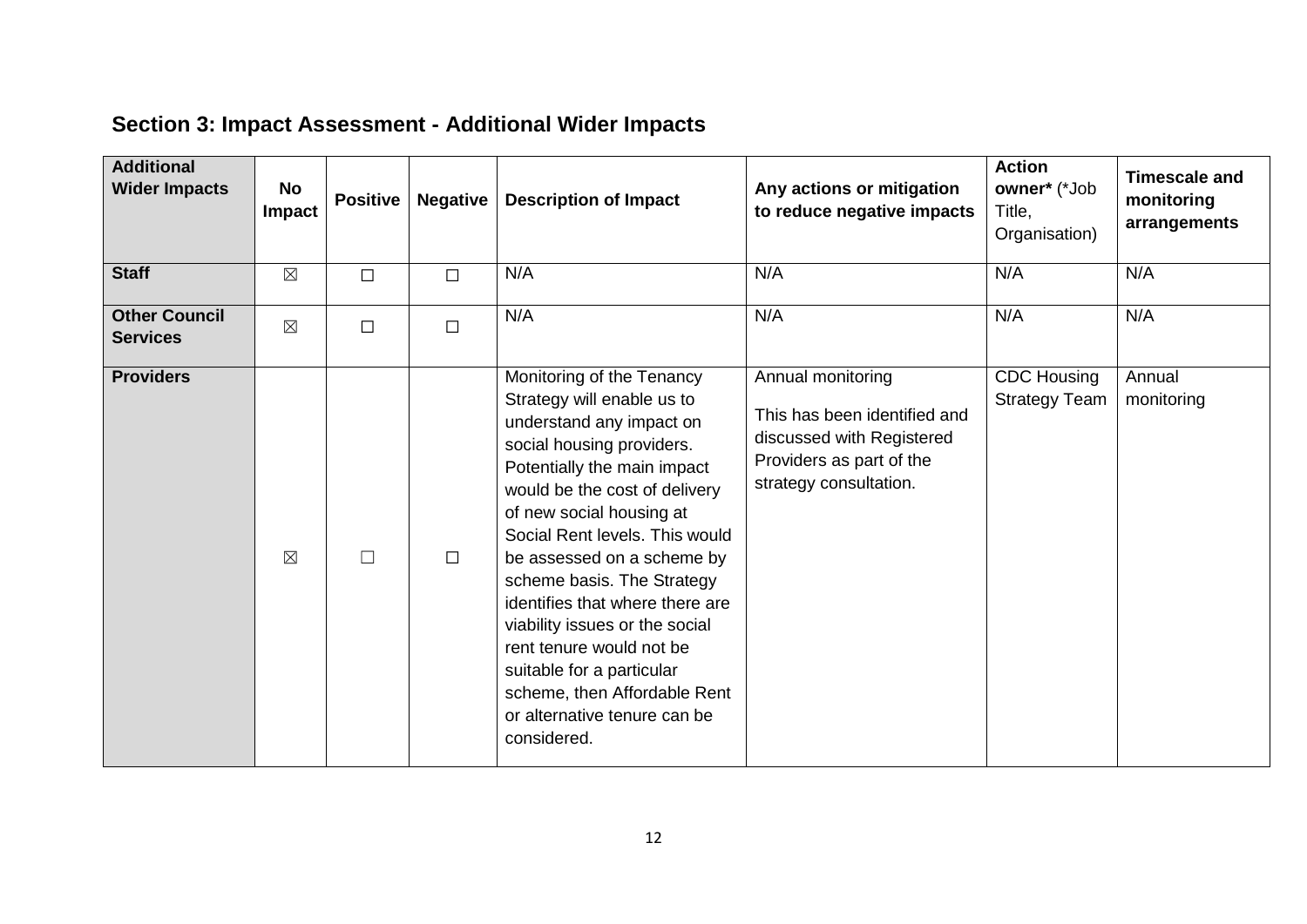| <b>Additional</b><br><b>Wider Impacts</b> | No<br>Impact | <b>Positive</b> | <b>Negative</b> | <b>Description of Impact</b>                                                                                                                                                                                                                                                                                                                                                                    | Any actions or mitigation<br>to reduce negative impacts                                                    | <b>Action</b><br>owner* (*Job<br>Title,<br>Organisation) | <b>Timescale and</b><br>monitoring<br>arrangements |
|-------------------------------------------|--------------|-----------------|-----------------|-------------------------------------------------------------------------------------------------------------------------------------------------------------------------------------------------------------------------------------------------------------------------------------------------------------------------------------------------------------------------------------------------|------------------------------------------------------------------------------------------------------------|----------------------------------------------------------|----------------------------------------------------|
| Social Value <sup>1</sup>                 |              | $\boxtimes$     | $\Box$          | The strategy sets out how the<br>provision of more lifetime<br>tenancies and affordable<br>housing at social rent levels<br>will contribute to households<br>being able to settle and create<br>sustainable, thriving<br>communities and economy.<br>Good quality, suitable and<br>affordable housing can<br>contribute towards improved<br>health and wellbeing and<br>educational attainment. | Annual monitoring could be<br>undertaken in partnership<br>with the Communities and<br>Place Making Teams. | <b>CDC Housing</b><br><b>Strategy Team</b>               | Annual<br>monitoring                               |

 1 If the Public Services (Social Value) Act 2012 applies to this proposal, please summarise here how you have considered how the contract might improve the economic, social, and environmental well-being of the relevant area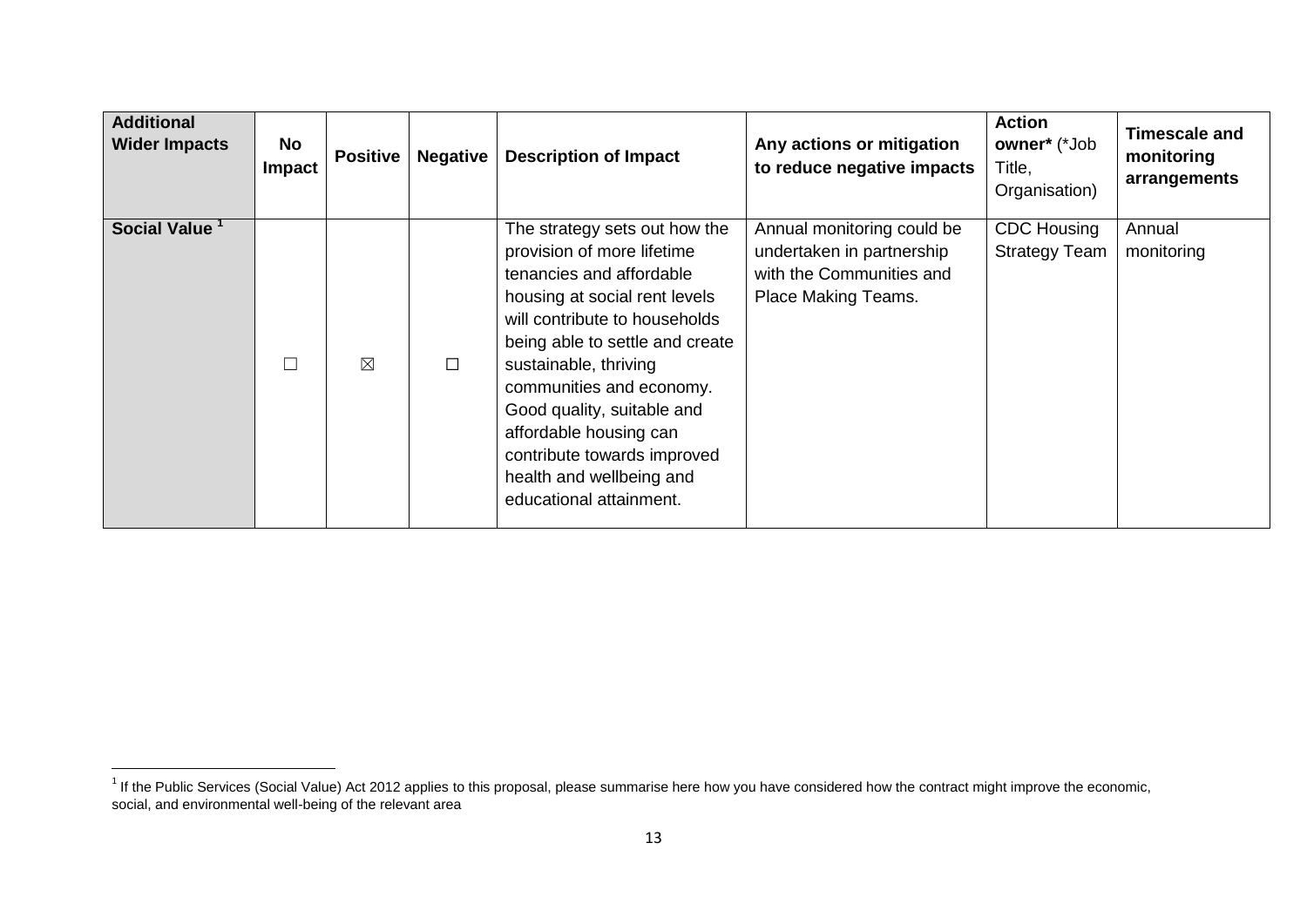#### <span id="page-13-0"></span>**Section 3: Impact Assessment - Climate Change Impacts**

**OCC and CDC aim to be carbon neutral by 2030. How will your proposal affect our ability to reduce carbon emissions related to:**

| <b>Climate</b><br>change<br>impacts                                         | <b>No</b><br>Impact | <b>Positive</b> | <b>Negative</b> | <b>Description of impact</b>                                                                                                                                                                       | Any actions or mitigation to<br>reduce negative impacts | <b>Action owner</b><br>(*Job Title,<br>Organisation) | <b>Timescale and</b><br>monitoring<br>arrangements |
|-----------------------------------------------------------------------------|---------------------|-----------------|-----------------|----------------------------------------------------------------------------------------------------------------------------------------------------------------------------------------------------|---------------------------------------------------------|------------------------------------------------------|----------------------------------------------------|
| Energy use in<br>our buildings<br>or highways                               | $\boxtimes$         | $\Box$          | $\Box$          | $N/A -$ this strategy does not<br>impact on CDC or OCC<br>buildings. New social housing<br>is developed to high energy<br>efficiency standards with<br>renewable energy sources<br>where possible. | N/A                                                     | N/A                                                  | N/A                                                |
| <b>Our fleet</b>                                                            | $\boxtimes$         | $\Box$          | $\Box$          | N/A                                                                                                                                                                                                | N/A                                                     | N/A                                                  | N/A                                                |
| <b>Staff travel</b>                                                         | $\boxtimes$         | $\Box$          | $\Box$          | N/A                                                                                                                                                                                                | N/A                                                     | N/A                                                  | N/A                                                |
| <b>Purchased</b><br>services and<br>products<br>(including<br>construction) | $\boxtimes$         | $\Box$          | $\Box$          | N/A                                                                                                                                                                                                | N/A                                                     | N/A                                                  | N/A                                                |
| <b>Maintained</b><br>schools                                                | $\boxtimes$         | $\Box$          | $\Box$          | N/A                                                                                                                                                                                                | <b>NA</b>                                               | N/A                                                  | N/A                                                |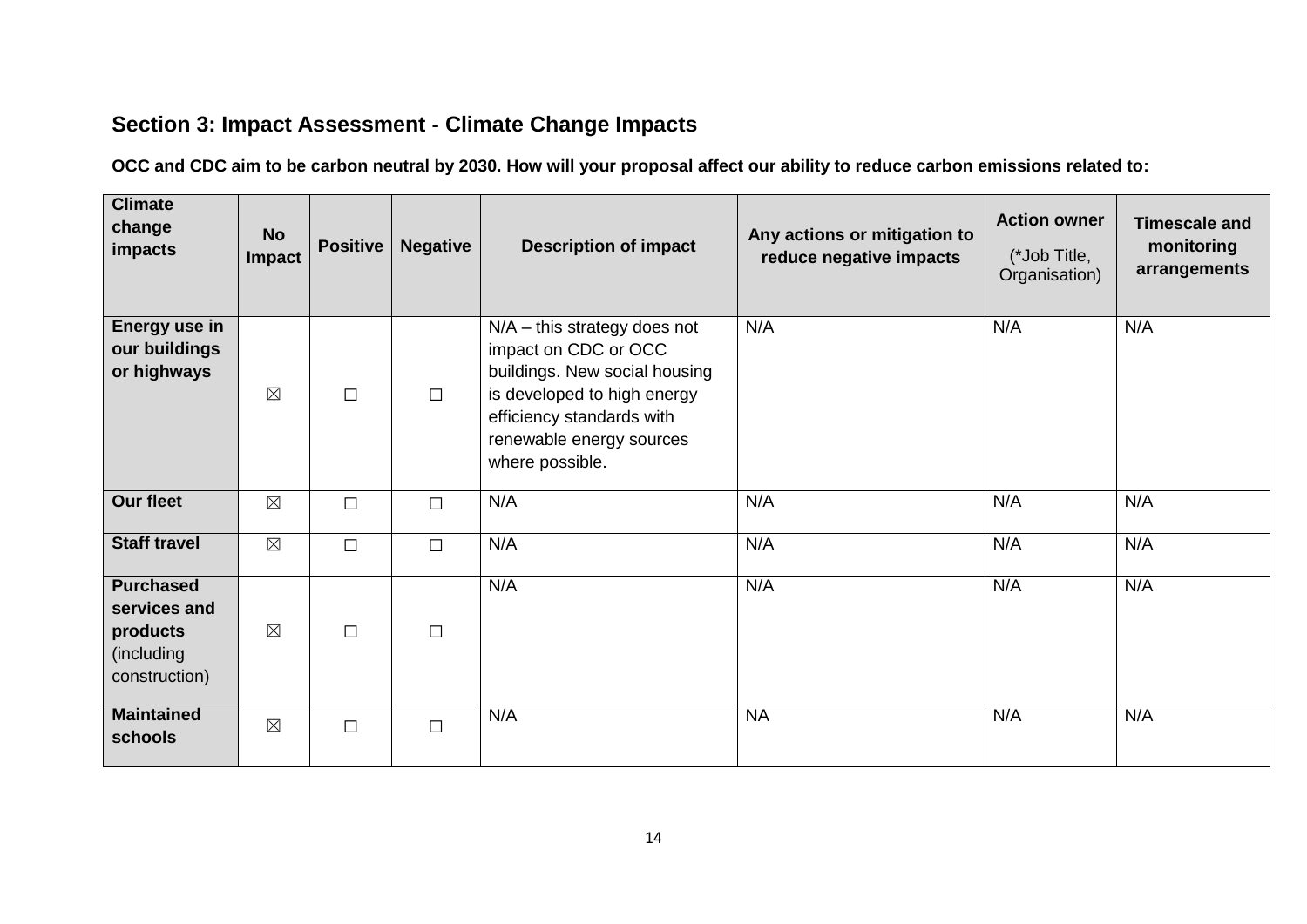**We are also committed to enable Cherwell to become carbon neutral by 2030 and Oxfordshire by 2050. How will your proposal affect our ability to:** 

| <b>Climate</b><br>change<br>impacts                                     | No<br><b>Impact</b> | <b>Positive</b> | <b>Negative</b> | <b>Description of impact</b>                                                                                                                                                                                                                                                                                                                                                                                                                                      | Any actions or<br>mitigation to reduce<br>negative impacts | <b>Action owner</b><br>(*Job Title,<br>Organisation) | <b>Timescale and</b><br>monitoring<br>arrangements |
|-------------------------------------------------------------------------|---------------------|-----------------|-----------------|-------------------------------------------------------------------------------------------------------------------------------------------------------------------------------------------------------------------------------------------------------------------------------------------------------------------------------------------------------------------------------------------------------------------------------------------------------------------|------------------------------------------------------------|------------------------------------------------------|----------------------------------------------------|
| Enable carbon<br>emissions<br>reduction at<br>district/county<br>level? | $\boxtimes$         |                 | $\Box$          | $N/A$ – this strategy does not impact<br>on CDC or OCC buildings. New<br>social housing is developed to high<br>energy efficiency standards with<br>renewable energy sources where<br>possible. Consideration is given at<br>planning stage regarding<br>sustainable travel. In addition,<br>registered providers have a cyclical<br>programme of maintenance and<br>retrofit energy efficiency measures<br>to ensure properties retain a suitable<br>EPC rating. | N/A                                                        | N/A                                                  | N/A                                                |

#### <span id="page-14-0"></span>**Section 4: Review**

**Where bias, negative impact or disadvantage is identified, the proposal and/or implementation can be adapted or changed; meaning there is a need for regular review. This review may also be needed to reflect additional data and evidence for a fuller assessment (proportionate to the decision in question). Please state the agreed review timescale for the identified impacts of the policy implementation or service change.**